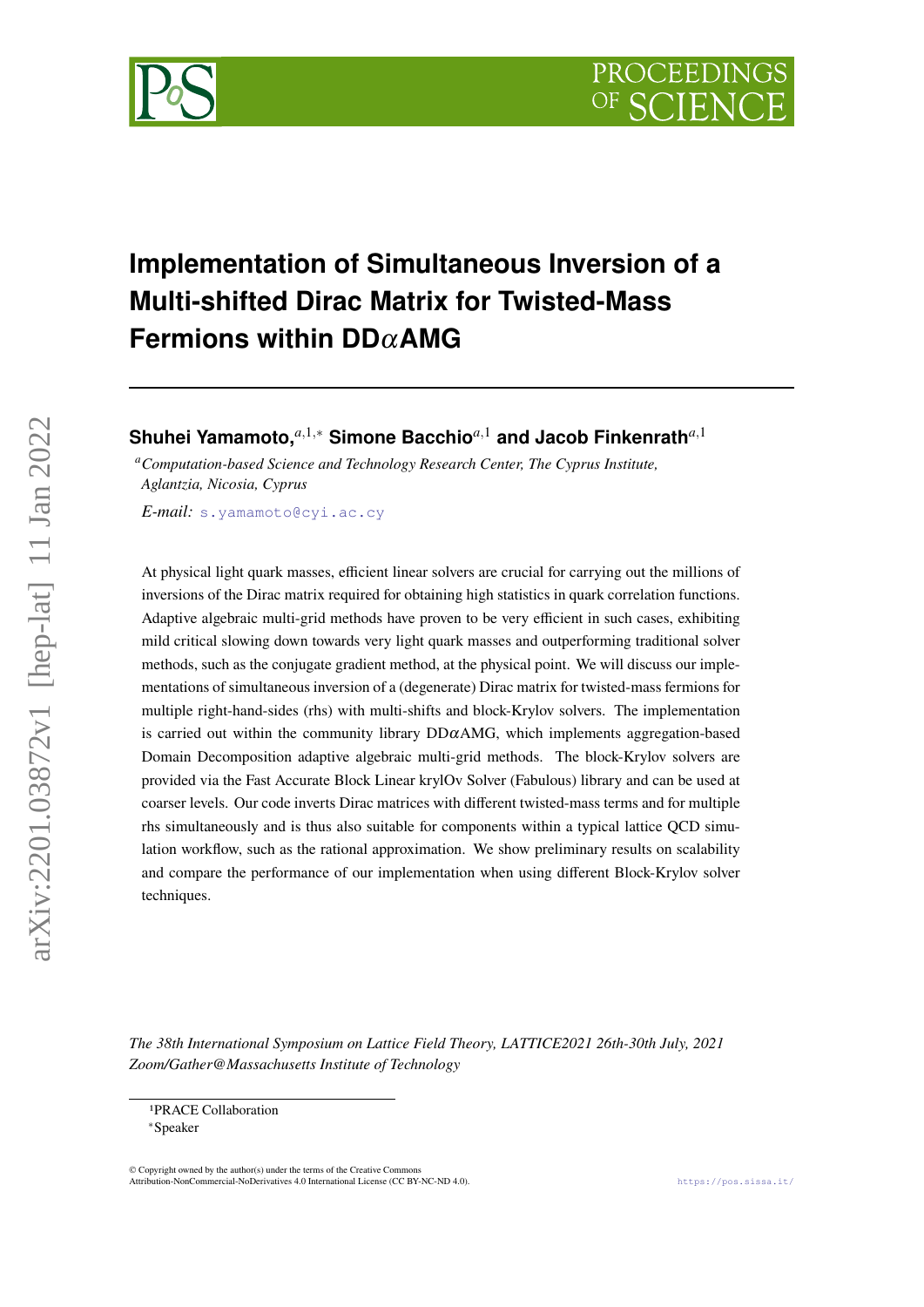# <span id="page-1-0"></span>**1. Introduction**

In lattice QCD, inversion of Dirac matrices for a given right hand side (rhs) is a major computational task, performed repeatedly many times, for example, in measurement of observables and generation of gauge configurations. Due to its importance, a number of algorithms to efficiently solve linear systems are proposed. These algorithms make use of the nature of the matrix to be inverted, i.e., being large and sparse. Typically in lattice QCD, approaches based on Krylov-subspace methods are adopted. These methods are projection-based where the matrix is projected onto a subspace, called Krylov subspace, which is spanned by vectors obtained by repeated application of the matrix onto an initial guess,  $x<sub>0</sub>$ . They work well for large and sparse matrices such as Dirac matrices. In particular, the conjugate gradient (CG) method has been used extensively. However, the CG method is known to suffer from critical slowing down when the quark mass becomes smaller, resulting in the exponential increase in convergence time.

To alleviate this issue, various methods have been tested, and it turned out that a class of solvers based on multigrid preconditioning is effective in reducing convergence time  $[1-5]$  $[1-5]$ . There are various implementations based on multigrid approaches. For clover-Wilson fermions, for example, Ref. [\[1\]](#page-7-0) proposes a two-level multigrid approach based on Lüscher's inexact deflation. Alternatively, multigrid approaches are applied to the generalized conjugate residual (MG-GCR) method in [\[4,](#page-8-1) [6](#page-8-2)[–8\]](#page-8-3). Here, we will focus on an aggregation-based domain-decomposition multigrid approach (DD $\alpha$ AMG), first proposed in Ref. [\[5\]](#page-8-0), adapted to degenerate twisted-mass fermions in Ref. [\[9\]](#page-8-4), and generalized to non-degenerate twisted-mass fermions in Ref. [\[10\]](#page-8-5). For the sake of completeness, multigrid approaches are adopted also for other fermions. For instance, MG-GCR is extended for the case of domain-wall fermions [\[11\]](#page-8-6), and  $DD\alpha$ AMG for overlap fermions [\[12\]](#page-8-7).

In what follows, we will discuss added capabilities of simultaneous inversion of multiple rhs and the usage of block-Krylov solvers in the  $DD\alpha$ AMG software package.

# **2. DD**α**AMG**

In this section, we briefly review the basics of  $DD\alpha AMG$ . As is mentioned in Section [1,](#page-1-0)  $DD\alpha$ AMG has been proposed to overcome the difficulties encountered by traditional Krylovsubspace methods such as CG. For this purpose, it incorporates two preconditioners, namely smoother and coarse-grid correction. The smoother acts on higher modes of functions on the lattice, and coarse-grid correction works on lower modes with the help of restriction and prolongation operators. The restriction operator extracts low-mode information and project onto a coarse lattice. Then, the prolongation operator interpolates from the coarse lattice to the original fine lattice. Various preconditioning procedures can be combined with coarse-grid correction at each coarse level. In this work, we have adopted the red-black Schwarz alternating procedure (SAP) [\[2\]](#page-8-8) for the smoother, and for the coarse-grid correction, we have chosen to use algebraic multigrid (AMG) [\[13\]](#page-8-9). In application of SAP, the given lattice is divided into small blocks in a chessboard manner, and inversions of the local Dirac matrices, which are defined on the blocks, are performed. So SAP removes UV-modes from the error after its application [\[2\]](#page-8-8). As such, it suppresses the error in the higher end of the spectrum.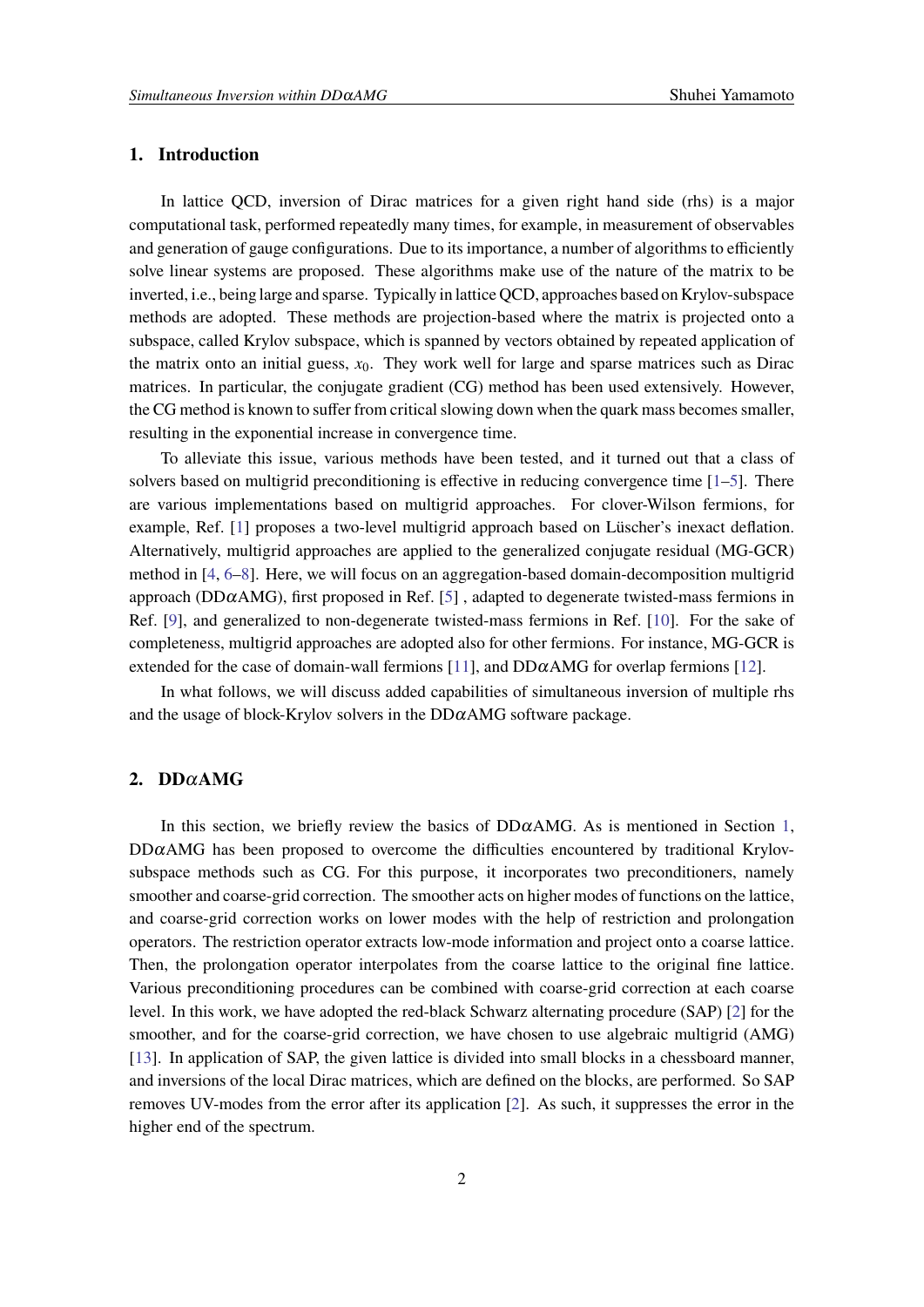On the other hand, AMG focuses on the low modes of the lattice. It is formulated as follows. First, we define two operators, the prolongation operator, *P*, and the restriction operator, *R*. The operators, *P* and *R*, are defined algebraically using a few approximate low-mode eigenvectors based on the idea of Lüscher's inexact deflation [\[1\]](#page-7-0). Due to local coherence, this construction captures low-mode characteristics of the lattice [\[1\]](#page-7-0). Now, with the help of these operators, one can define a coarse lattice and a coarse-grid operator. The solution on the coarse grid is then prolonged back to the original lattice to produce an estimate. This construction can be extended to multiple levels by applying it recursively on the coarse lattices. Application of coarse-grid correction reduces the relative error in low modes. So if we combine the two preconditioners, the SAP and coarse-grid correction, we can suppress the relative error in both high and low end of the eigenspectrum.

<span id="page-2-0"></span>A bottleneck of DD $\alpha$ AMG is its strong scalability at fix volume with increasing level of parallelization. Figure [1](#page-2-0) depicts the scaling behavior on SuperMUC-NG equipped with Intel Xenon



**Figure 1:** A scaling plot on the ensemble of  $N_f = 211$  twisted mass clover with  $a \sim 0.07$  fm and  $V = 80<sup>3</sup> \times 160$ at physical point simulated on SuperMUC-NG (Intel Xeon ("Skylake")) at The Leibniz Supercomputing Center. The orange solid line is the plot of ideal scaling, while the blue dots indicate the actual scaling behavior.

"Skylake" at The Leibniz Supercomputing Center. For higher node counts, the speed-up diverges from the ideal scaling, and stagnation of performance beyond 125 Skylake nodes is observed for a three-level MG approach. Given the current hardware trend, core counts per node will increase, and this means that the window for ideal scaling will shrink even further. To overcome this issue, we have implemented simultaneous inversion of multiple rhs, which we will discuss in the next section.

# **3. Multiple Right Hand Sides**

Prior to implementation of multiple rhs, the original code at  $https://github.com/$ [sbacchio/DDalphaAMG](https://github.com/sbacchio/DDalphaAMG) inverted each rhs one by one when it is given more than one rhs. To gain benefit from SIMD architecture, loops over lattice objects such as gauge fields and lattice vectors are vectorized explicitly. This vectorization was done by manually rewriting these loops with instruction sets for a specific SIMD extension. However, such explicit vecotrization brings inconvenience as we need to rewrite all vectorized loops for a different SIMD extension with its own instruction sets. Hence, in the version available at <https://github.com/sy3394/DDalphaAMG>, we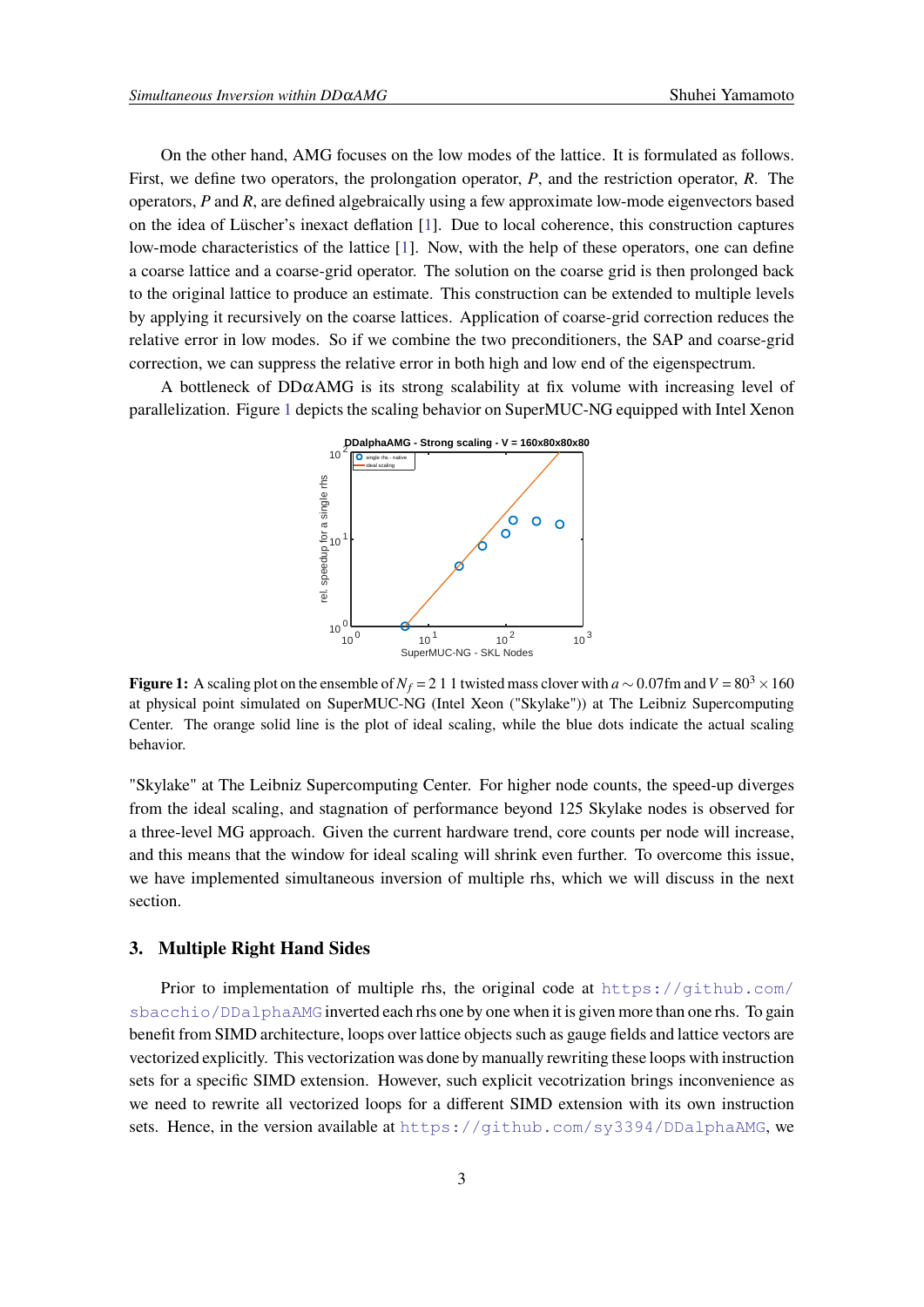decided to use the autovectorization feature of compilers by unrolling loops over multiple rhs. In this way, we let compilers perform optimization analysis and vectorization. This change has improved portability of our code and simplified its maintenance.

In concrete, we used pragmas such as \_Pragma("unroll"), \_Pragma("vector aligned"), and \_Pragma("ivdep") in front of these loops to signal compilers that they need to be vectorized. In particular, these pragmas are applied to a  $f \circ r$ -loop of a pre-determined iteration length:  $f \circ r$  ( int  $i=0$ ;  $i$ <num\_loop;  $i++$ ). Then, loops over rhs are written in terms of this basic loop, and so the number of rhs is required to be a multiple of num\_loop. To accommodate our code to this loop strategy, we have prepared a new data structure for the bundle of vectors and rewritten all low-level routines involving loops over rhs to respect this new data structure. Figure [2](#page-3-0) schematically represents difference between old data structure and new data structure. As shown in the figure,

|  |  |  |  | $ v_0 $ $v_1$ $ v_2 $ $v_0$ $ v_1 $ $v_2$ $ v_0 $ $v_1$ |  |  |
|--|--|--|--|---------------------------------------------------------|--|--|
|--|--|--|--|---------------------------------------------------------|--|--|

<span id="page-3-0"></span>**Figure 2:** The comparison of how vectors are organized before and after implementation of simultaneous inversion of multiple r.h.s. The left figure show vector ordering in the old implementation, and the right figure in the new implementation.

in the old implementation, rhs are ordered so that they are placed one after the other. In the new implementation, however, a given entry from all vectors are gathered and placed together, and the chunk of the next entry is put consecutively to the chunk associated with the previous entry so that the vector index is now the fastest running index.

Using Intel<sup>®</sup> Advisor for profiling, we found that the compiler automatically shifted vectorization from 128 bits to 256 bits for our new implementation of multiple rhs, as is shown in Table [1.](#page-3-1) It also has added benefit of reducing data loading time for the matrix, as the data need to be loaded

<span id="page-3-1"></span>

| Num. R.H.S.                                                                       | 1 rhs     |                  | 4 rhs            |                                         | 8 rhs  |          |
|-----------------------------------------------------------------------------------|-----------|------------------|------------------|-----------------------------------------|--------|----------|
| Instruction Mix   SP Flops   DP Flops   SP Flops   DP Flops   SP Flops   DP Flops |           |                  |                  |                                         |        |          |
| $128$ -bit                                                                        | 95.26%    | $86.59\%$        | 23.41\%   4.99\% |                                         | 24.92% | $3.60\%$ |
| 256-bit                                                                           |           | $2.58\%$   1.26% |                  | $60.68\%$   78.13\%   74.02\%   94.76\% |        |          |
| Total                                                                             | $97.26\%$ |                  | 84.03%           |                                         | 98.81% |          |

**Table 1:** Vectorization Reports

only once for all rhs. Moreover, the scaling problem with  $DD\alpha$ AMG is mitigated via simultaneous inversion of multiple rhs. Figure [3](#page-4-0) shows the scaling behavior of  $DD\alpha$ AMG with simultaneous inversion of multiple rhs. As is shown in the figure, the breakdown of strong scaling is pushed away to higher parallelization. It now happens at around 512 nodes, widening the scalability window. The right plot in the figure shows the scaling behavior at the coarsest level. We see that the scaling behavior at the coarsest level is similar to the one at the top, which is based on the total computer time for inversion. This suggests that the stagnation of speedup with the increasing number of cores can be traced to that at the coarse levels.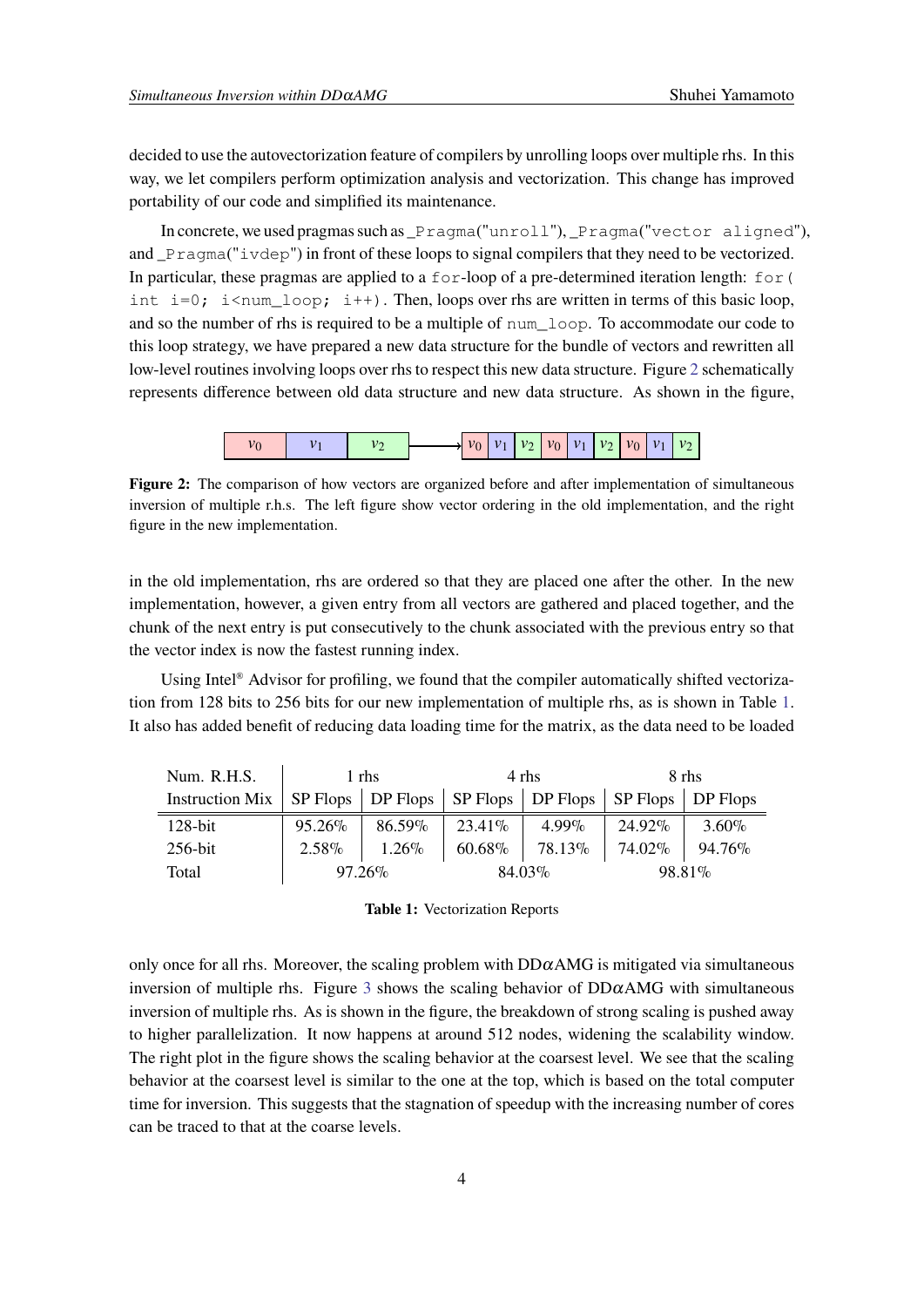<span id="page-4-0"></span>

**Figure 3:** Comparison of scaling behavior with different number of r.h.s. as a function of the number of nodes used for simulation.

### **4. Block Solvers**

Our implementation of simultaneous inversion of multiple rhs also works well with block solvers, which can accelerate convergence via extension of the search space by combining Krylov spaces for all rhs. To enable various block Krylov solvers, we linked our code to Fast Accurate Block Linear krylOv Solver (Fabulous), developed by Inria (France) [\[14–](#page-8-10)[16\]](#page-9-0). Fabulous provides block solvers, namely block GMRES and GCR, with various features such as detection of inexact breakdown, deflated restarting, and incremental QR factorization. This library also comes with two different orthogonalization schemes, Classical Gram-Schmit (CGS) and Modified Gram-Schmit (MGS) as well as their iterative variants each with a choice of blocking in orthogonalization. Details can be found in the documentation at [https://gitlab.inria.fr/solverstack/](https://gitlab.inria.fr/solverstack/fabulous) [fabulous](https://gitlab.inria.fr/solverstack/fabulous).

With this library linked to  $DD\alpha AMG$ , it now provides block solvers at each level as an option for the solver for the coarse-grid problem in AMG in addition to non-block FGMRES. The task is then to see if the use of block solvers leads to faster overall convergence at the top level. For this, we needed to tune some of the parameters related to Fabulous as well as  $DD\alpha$ AMG to identify a parameter region where  $DD\alpha$ AMG with block solvers performs better than without the block solvers.

To set up the stage, we selected a three-level AMG with a FGMRES solver at the top level, as it is known to work best from our experience. The goal residual at the top level was set to  $10^{-10}$ . Among the parameters associated with  $DD\alpha$ AMG, the values of those parameters not related to coarse-grid inversion are set to be optimal values found in Ref. [\[9\]](#page-8-4). Among the various options for block solvers, inexact breakdown will not be considered in this study, as our implementation for multiple rhs always applies the Dirac matrix on at least num\_loop many chunk of rhs. As for orthogonalization scheme, it was found that CGS without iterative application generally performs better in our setup. In addition, GCR is the only flexible solver available in Fabulous so that we have considered only GCR and FGMRES as a middle-level solver. Now, the parameters to be tuned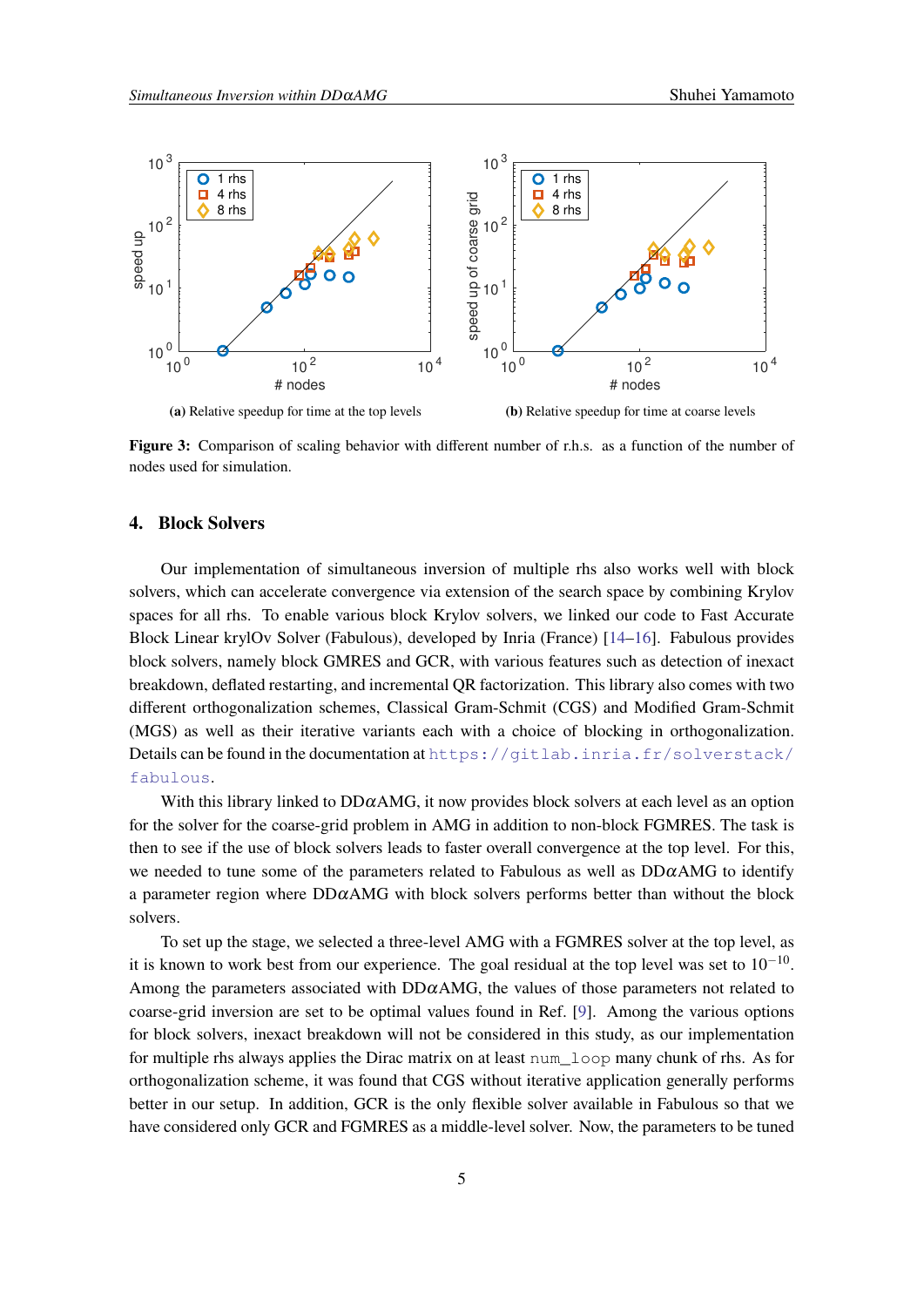are the choice of solvers at the middle and bottom and their target residuals. In what follows, we first consider the solvers without deflation.

The parameter tuning was conducted on Cyclone (Intel Xeon Gold 6248) at The Cyprus Institute using a lattice of size  $48<sup>3</sup> \times 98$  at the physical point [\[17\]](#page-9-1). We have used 6 nodes and 32 cores from each node.

#### **4.1 Tuning the residuals**

To find optimal parameter values with block solvers, we considered three cases: (Middle Solver, Bottom Solver) = (Block, Block), (Block, Non-Block), and (Non-Block, Block). These cases were compared against the case (Non-Block, Non-Block). For each case, we inverted 4 rhs with different bottom residuals for selected middle residuals. Then, the results are compared with the (Non-Block, Non-Block) case, which is shown in Fig. [4.](#page-5-0) The slid lines are associated with purely non-block AMG, and other lines with mixed AMG. The result indicates that purely non-block AMG leads to a faster convergence time.

<span id="page-5-0"></span>

**Figure 4:** Comparison of convergence time as a function of the bottom residual, *rb*, for different middle residuals, *r<sup>m</sup>* between non-block AMG (solid lines) and mixed AMG. The dashed line is associated with (Block, Block), the dotted line with (Block, Non-Block), and the dash-dotted line with (Non-Block, Block), respectively.

To see whether this is due to overhead in each iteration of block solvers or simply an indication of their ineffectiveness, we compared the average iteration counts for convergence at each level over repeated calls to the coarse solver at the given level. Figure [5](#page-6-0) shows the comparison between non-block AMG and (Block, Block) AMG. It reveals that the block solver as a middle solver requires more iterations than the non-block solver. This is perhaps due to the small number of iterations required for convergence at the middle level. At this level, the target residual does not need to be as small as the goal residual at the top level. In our case, the goal residual at the top level is set to  $1 \times 10^{-10}$ , but the middle residual of around  $0.5 \sim 1 \times 10^{-1}$  is small enough to ensure fast convergence at the top. This is exhibited by Fig. [4](#page-5-0) where the total convergence time takes the smallest values at  $r_b \approx 1 \times 10^{-1}$  and  $r_m \approx 7 \times 10^{-2}$ . On the other hand, the right figure in Fig. [5](#page-6-0) shows that the average iteration counts with a block solver, indicated by dashed lines, is smaller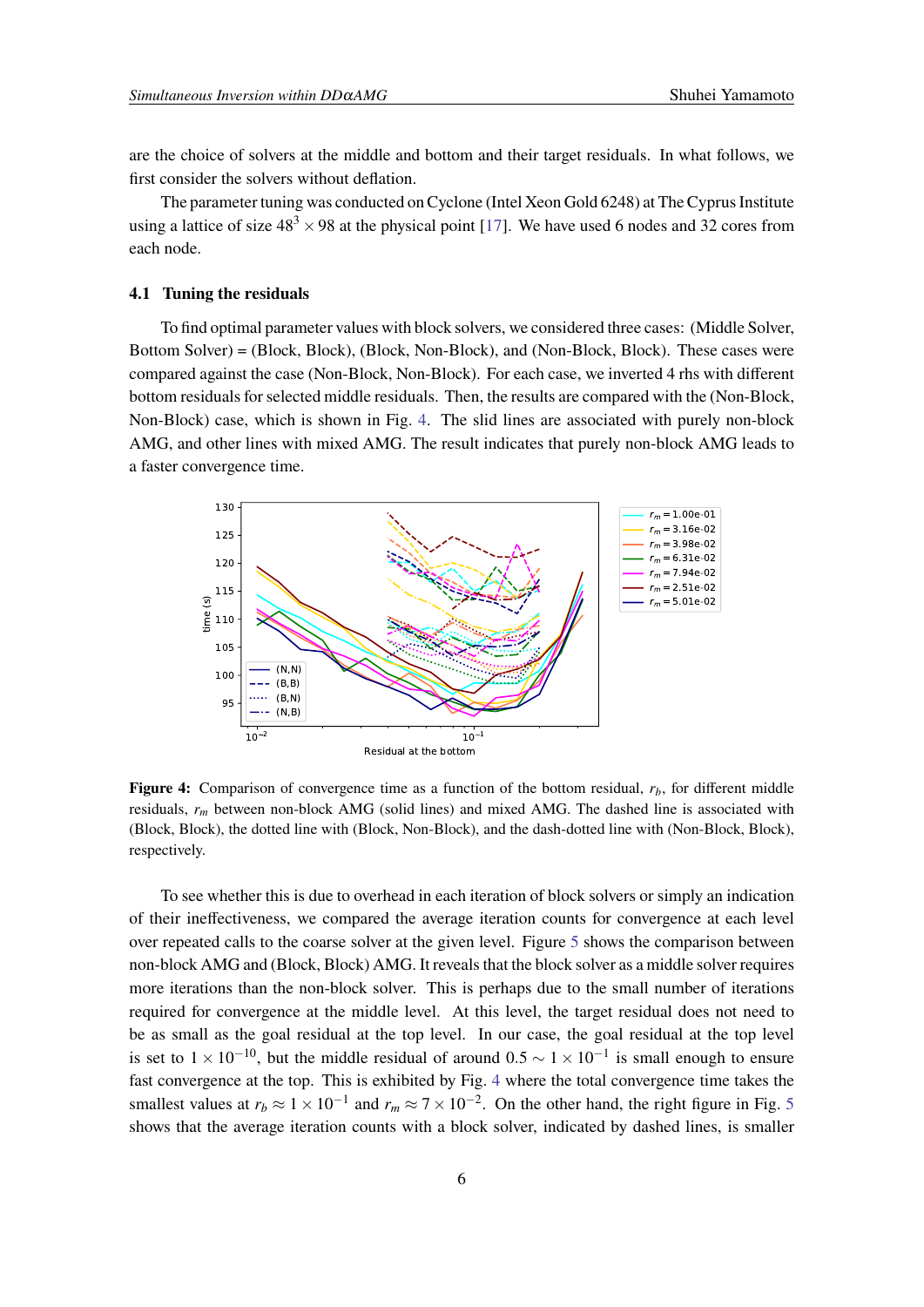<span id="page-6-0"></span>

than using a block solver below  $r_b = 10^{-1}$ . Thus, block solvers can be effective when used as the bottom solver in the three-level multigrid. However, even in this case, AMG with block solvers

**Figure 5:** Comparison of average iteration counts between AMG with (Non-Block, Non-Block) in solid line and AMG with (Block, Block) in dashed line.

requires more time to converge compared with AMG without block solvers. To understand what constitutes the bottlenecks, we have used Score-P to trace and analyze performance of our code. It turned out that the overhead originates from two major sources, namely reordering of vector layout, accounting for about 25% of the total overhead, and global communication, which takes up about 75%. The first source comes from reordering of vector layout before and after each operator call within Fabulous. This is necessary, as Fabulous uses a more conventional layout of multiple rhs where vectors are ordered one after the other, while in our code, the vector index is the fastest running index. Also, Fabulous uses a user-provided matrix-vector-multiplication routine, and this routine is written for a new vector-running-fastest layout. The other source is that the block-solvers increase the number of MPI-reduction calls significantly, by an order of magnitude. This is due to the enlarged search space, requiring more inner products. This can be optimized by using nonblocking MPI-routines and pipelining. If available, they will lead to reduction of inversion time, to the extent that the block-solver becomes faster than the non-block version. Note that due to the increase in computational workload in application of the coarsest operator to multiple rhs, some communication can be hidden in the piplelined version, which will directly minimize the overheads.

Lastly, we investigated effectiveness of deflation for the block Krylov solvers, which is available for BGRO-DR in the newest version of Fabulous, where DR stands for deflated restarting. The results are summarized in Fig. [6.](#page-7-1) This shows a comparison of total iteration counts at the bottom with non-block bottom solver and block solvers with and without deflation. As can be seen, Fabulous solvers at the bottom with deflation are effective in reducing the total iteration counts. They become more effective with the increasing number of rhs on account of a larger size of block Krylov spaces. With 12 rhs, the number of the total iteration counts for Block BGCR-DR with  $\delta \mu = 1$  is around half of the iteration count in case of the non-block GMRES, but due to the overheads, the total inversion time is roughly the same as for the non-block variant.

# **5. Outlook**

Multigrid methods, such as  $DD\alpha$ AMG, can significantly speed up inversion of linear systems including the one for the twisted-mass operator at physical quark masses. While this has circum-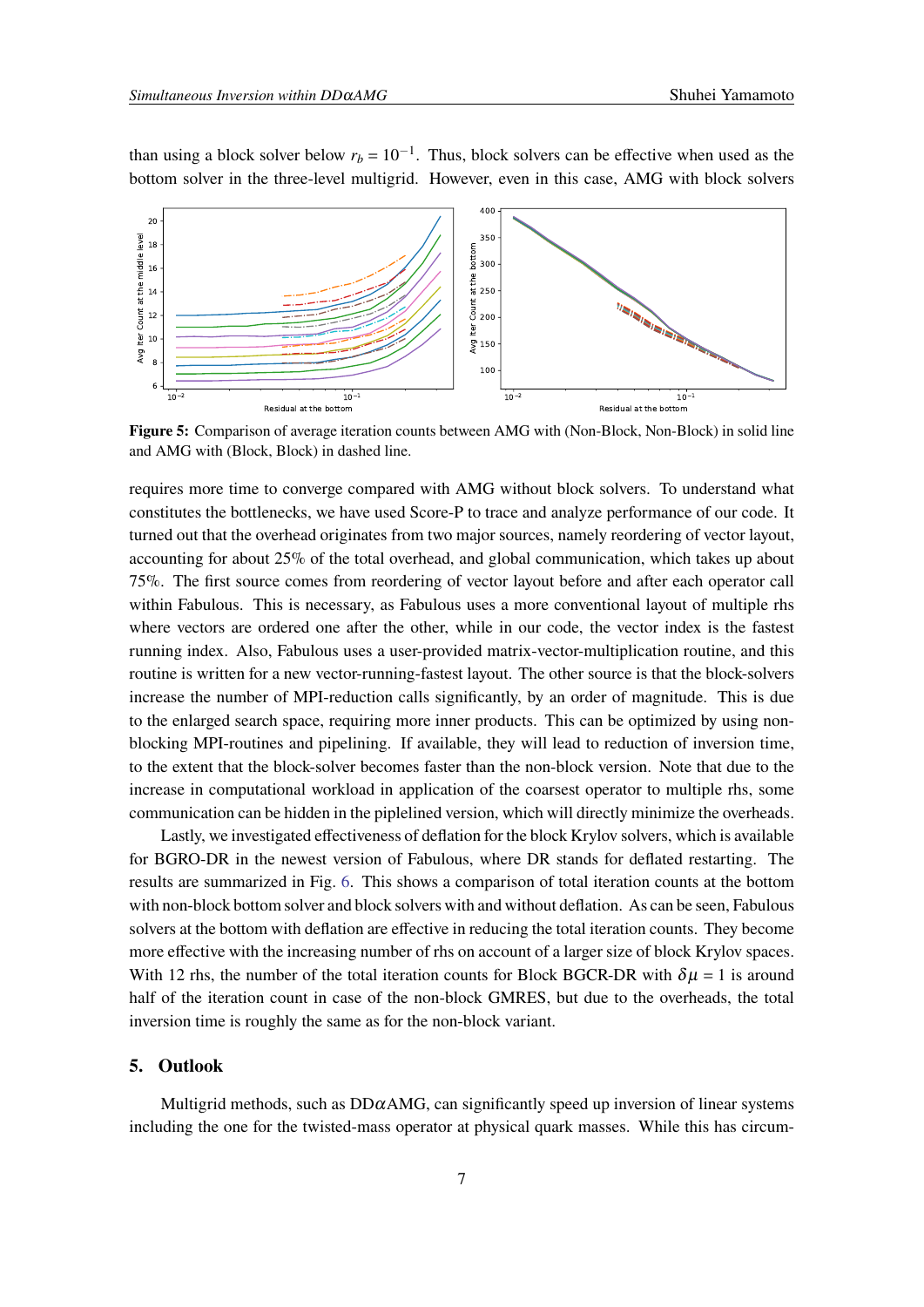<span id="page-7-1"></span>

**Figure 6:** Comparison of total iteration count at the bottom with non-block FGMRES as the middle solver at  $r_m$  = 0.1 and  $r_b$  = 0.1. Here,  $\delta \mu$  is a multiplicative factor in the definition of the Dirac matrix for twisted-mass fermions:  $D_{TM} = D_W i \delta \mu \mu \gamma_5$ , provided as an parameter.

vented the problem of critical slowing down, the strong scalability of multigrid methods is limited by the coarse grid size.

We show that simultaneous inversion of multiple right-hand sides can overcome this issue and widens the scalability window while reducing data loading time and improving portability and maintainability of the code at the same time. Further improvements are possible by using block Krylov solvers at the coarsest level. We tested various block Kylov solvers with  $DD\alphaAMG$ by linking it to an external library, Fabulous. This involved tuning some parameters, such as the residual on the coarse grids. In general, we found that block Krylov solvers can reduce iteration count by up to a factor 2 in comparison to the optimized native GMRES method, especially if we use BGCRO-DR. Note that BGCRO-DR can be used without an additional shift parameter on the coarsest grid in case of twisted mass fermions.

At the moment, the use of Fabulous comes with an additional overhead due to reordering of vectors in each  $DD\alpha$ AMG kernel call and due to blocking of global communication functions. This overhead can be mitigated by using pipelined block-Krylov solvers and modifying inner-product routines, which could lead to improvements in inversion time by up to a factor 2.

#### **6. Acknowledgments**

This work was supported by computing time awarded on the Cyclone supercomputer of the High Performance Computing Facility of The Cyprus Institute under project p009. This project has received funding under PRACE-6IP, Grant agreement ID: 823767, Project name: LyNcs. LyNcs is one of 10 applications supported by PRACE-6IP, WP8 "Forward Looking Software Solutions". S.Y., S.B. and J.F. have received funding under this project. The authors would also like to thank the other members of the LyNcs project for the stimulating collaboration, with special thanks to Luc Giraud and Matthieu Simonin from Inria, Bordeaux and Michele Martone from LRZ, Munich.

# **References**

<span id="page-7-0"></span>[1] M. Luscher, *Local coherence and deflation of the low quark modes in lattice QCD*, *[JHEP](https://doi.org/10.1088/1126-6708/2007/07/081)* **07** [\(2007\) 081](https://doi.org/10.1088/1126-6708/2007/07/081) [[0706.2298](https://arxiv.org/abs/0706.2298)].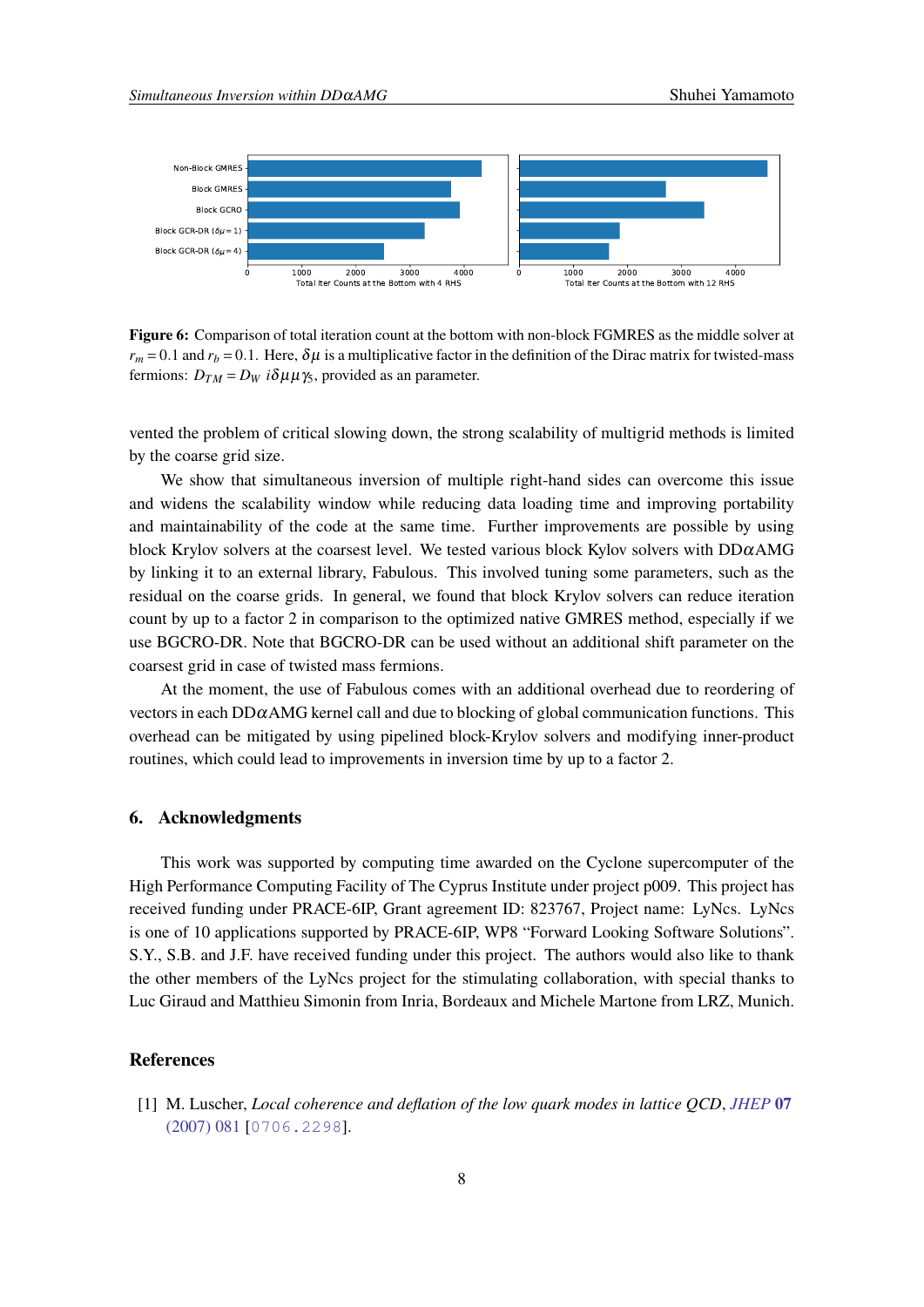- <span id="page-8-8"></span>[2] M. Luscher, *Deflation acceleration of lattice QCD simulations*, *JHEP* **12** [\(2007\) 011](https://doi.org/10.1088/1126-6708/2007/12/011) [[0710.5417](https://arxiv.org/abs/0710.5417)].
- [3] J. Osborn, R. Babich, J. Brannick, R. Brower, M. Clark, S. Cohen et al., *Multigrid solver for clover fermions*, *PoS* **[LATTICE2010](https://doi.org/10.22323/1.105.0037)** (2010) 037 [[1011.2775](https://arxiv.org/abs/1011.2775)].
- <span id="page-8-1"></span>[4] R. Babich, J. Brannick, R. Brower, M. Clark, T. Manteuffel, S. McCormick et al., *Adaptive multigrid algorithm for the lattice Wilson-Dirac operator*, *[Phys. Rev. Lett.](https://doi.org/10.1103/PhysRevLett.105.201602)* **105** (2010) [201602](https://doi.org/10.1103/PhysRevLett.105.201602) [[1005.3043](https://arxiv.org/abs/1005.3043)].
- <span id="page-8-0"></span>[5] A. Frommer, K. Kahl, S. Krieg, B. Leder and M. Rottmann, *An adaptive aggregation based domain decomposition multilevel method for the lattice wilson dirac operator: multilevel results*, [1307.6101](https://arxiv.org/abs/1307.6101).
- <span id="page-8-2"></span>[6] J. Brannick, R. Brower, M. Clark, J. Osborn and C. Rebbi, *Adaptive multigrid algorithm for lattice qcd*, *[Phys. Rev. Lett.](https://doi.org/10.1103/PhysRevLett.100.041601)* **100** (2008) 041601 [[0707.4018](https://arxiv.org/abs/0707.4018)].
- [7] M. Clark, J. Brannick, R. Brower, S. McCormick, T. Manteuffel, J. Osborn et al., *The Removal of critical slowing down*, *PoS* **[LATTICE2008](https://doi.org/10.22323/1.066.0035)** (2008) 035 [[0811.4331](https://arxiv.org/abs/0811.4331)].
- <span id="page-8-3"></span>[8] R. Babich, J. Brannick, R.C. Brower, M.A. Clark, S.D. Cohen, J.C. Osborn et al., *The Role of multigrid algorithms for LQCD*, *PoS* **[LAT2009](https://doi.org/10.22323/1.091.0031)** (2009) 031 [[0912.2186](https://arxiv.org/abs/0912.2186)].
- <span id="page-8-4"></span>[9] C. Alexandrou, S. Bacchio, J. Finkenrath, A. Frommer, K. Kahl and M. Rottmann, *Adaptive Aggregation-based Domain Decomposition Multigrid for Twisted Mass Fermions*, *[Phys. Rev.](https://doi.org/10.1103/PhysRevD.94.114509) D* **94** [\(2016\) 114509](https://doi.org/10.1103/PhysRevD.94.114509) [[1610.02370](https://arxiv.org/abs/1610.02370)].
- <span id="page-8-5"></span>[10] C. Alexandrou, S. Bacchio and J. Finkenrath, *Multigrid approach in shifted linear systems for the non-degenerated twisted mass operator*, *[Comput. Phys. Commun.](https://doi.org/10.1016/j.cpc.2018.10.013)* **236** (2019) 51 [[1805.09584](https://arxiv.org/abs/1805.09584)].
- <span id="page-8-6"></span>[11] S.D. Cohen, R. Brower, M. Clark and J. Osborn, *Multigrid Algorithms for Domain-Wall Fermions*, *PoS* **[LATTICE2011](https://doi.org/10.22323/1.139.0030)** (2011) 030 [[1205.2933](https://arxiv.org/abs/1205.2933)].
- <span id="page-8-7"></span>[12] J. Brannick, A. Frommer, K. Kahl, B. Leder, M. Rottmann and A. Strebel, *Multigrid Preconditioning for the Overlap Operator in Lattice QCD*, *[Numer. Math.](https://doi.org/10.1007/s00211-015-0725-6)* **132** (2016) 463 [[1410.7170](https://arxiv.org/abs/1410.7170)].
- <span id="page-8-9"></span>[13] P. Wesseling, *Introduction to multigrid methods*, Tech. Rep. Institute for Computer Applications in Science and Engineering (ICASE) (1995).
- <span id="page-8-10"></span>[14] M. Robbé and M. Sadkane, *Exact and inexact breakdowns in the block gmres method*, *[Linear](https://doi.org/https://doi.org/10.1016/j.laa.2006.04.018) [Algebra and its Applications](https://doi.org/https://doi.org/10.1016/j.laa.2006.04.018)* **419** (2006) 265 .
- [15] R.B. Morgan, *Restarted block-gmres with deflation of eigenvalues*, *[Applied Numerical](https://doi.org/https://doi.org/10.1016/j.apnum.2004.09.028) [Mathematics](https://doi.org/https://doi.org/10.1016/j.apnum.2004.09.028)* **54** (2005) 222 .